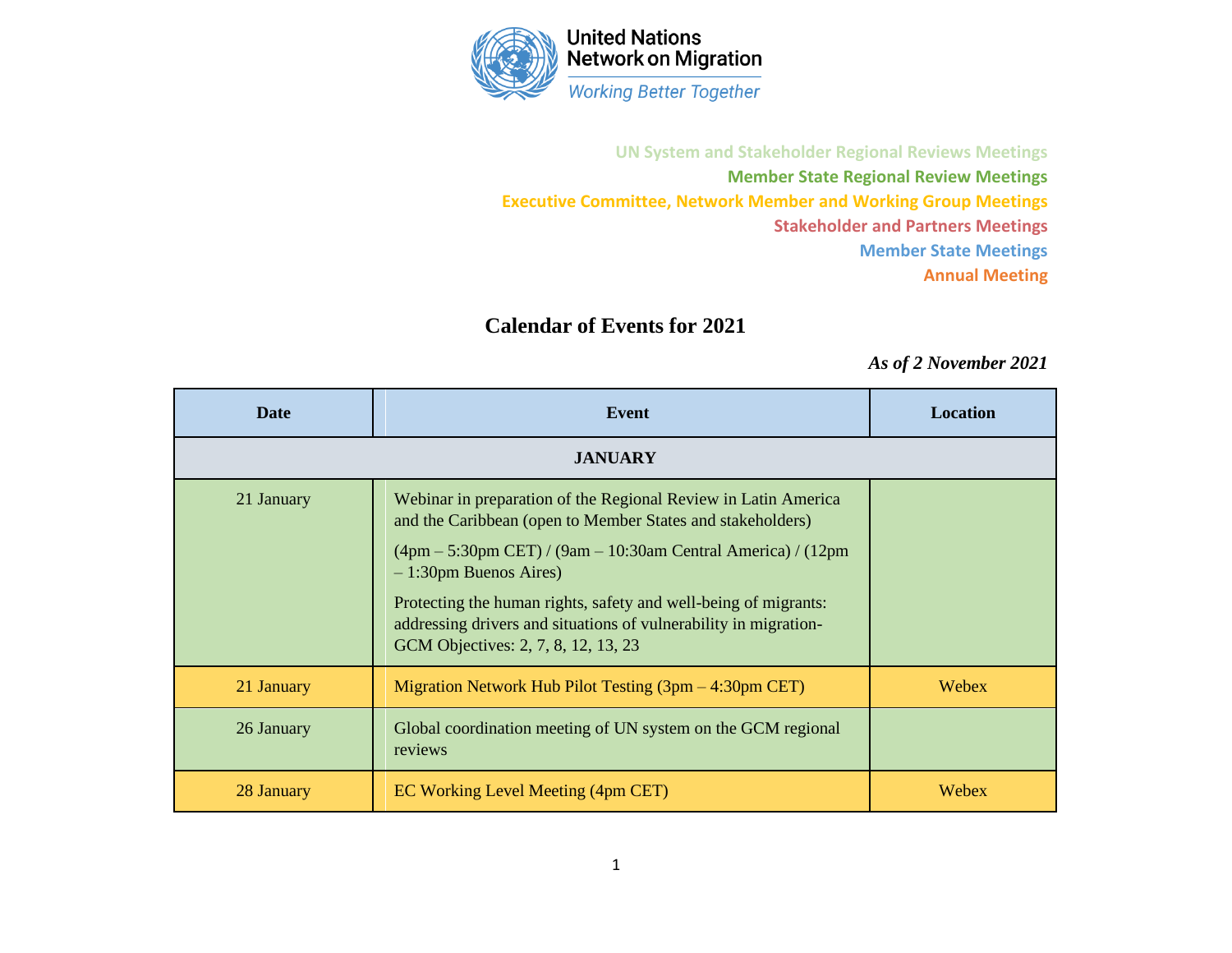

| 28 January         | Webinar in preparation of the Regional Review in Latin America<br>and the Caribbean (open to Member States and stakeholders)<br>$(11am - 1pm Central America) / (2pm - 4pm Buenos Aires) / (6pm$<br>$-$ 8pm CET)<br>Promoting fact-based and data-driven migration discourse, policy<br>and planning. GCM Objectives: 1, 3, 17, 23<br><b>FEBRUARY</b> |          |
|--------------------|-------------------------------------------------------------------------------------------------------------------------------------------------------------------------------------------------------------------------------------------------------------------------------------------------------------------------------------------------------|----------|
| 3 February         | 4 <sup>th</sup> Multi-stakeholder Consultation to inform the Asia-Pacific                                                                                                                                                                                                                                                                             |          |
|                    | Regional Review of the GCM $(5am - 8:30am CET) / (11am -$<br>2:30pm Bangkok)                                                                                                                                                                                                                                                                          |          |
|                    | Improving value-driven and evidence-based policymaking and<br>public debate, and enhancing cooperation on migration. GCM<br>Objectives 1, 3, 17, 23                                                                                                                                                                                                   |          |
| 15 February        | Official Holiday – Presidents' Day                                                                                                                                                                                                                                                                                                                    | New York |
| 17 February        | EC Working Level Meeting (4pm CET)                                                                                                                                                                                                                                                                                                                    | Webex    |
| 23 February        | Multi-stakeholder Consultation on the GCM Regional Review in<br>the Arab Region $(10am - 3pm CET)$                                                                                                                                                                                                                                                    |          |
| 23 February        | Quarterly Meeting with Network Members (3pm– 6pm CET)                                                                                                                                                                                                                                                                                                 | Webex    |
| $24 - 25$ February | Intergovernmental Regional Review of the GCM in the Arab<br>Region                                                                                                                                                                                                                                                                                    |          |
| 26 February        | Consultation with Champion countries (3pm – 5pm CET)                                                                                                                                                                                                                                                                                                  | Webex    |
|                    |                                                                                                                                                                                                                                                                                                                                                       |          |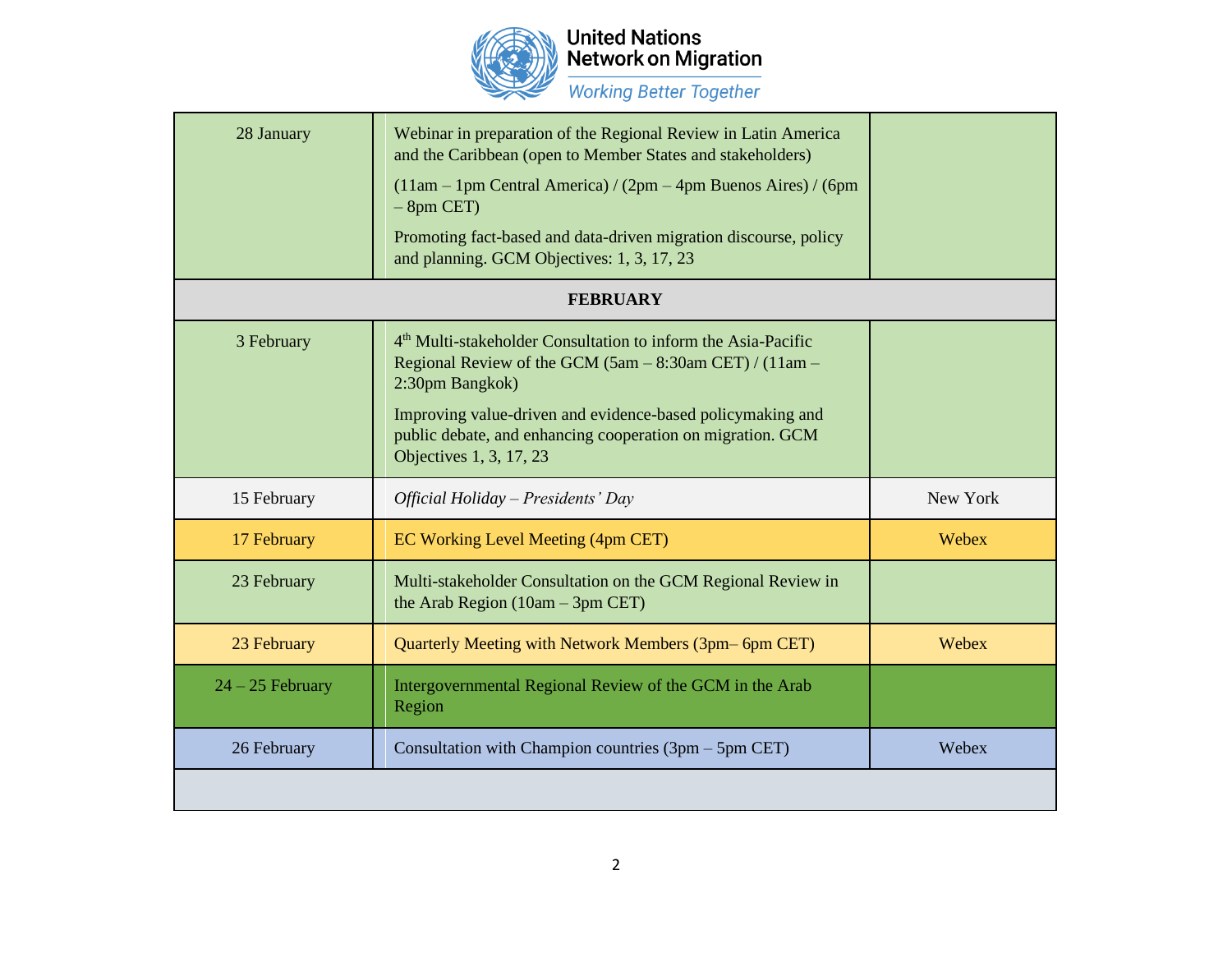

| <b>MARCH</b>    |                                                                                                                                                                    |        |
|-----------------|--------------------------------------------------------------------------------------------------------------------------------------------------------------------|--------|
| 2 March         | 5 <sup>th</sup> Multi-stakeholder Consultation to inform the Asia-Pacific<br>Regional Review of the GCM (Part I)<br>$(3am - 6:30am CET) / (9am - 12:30pm Bangkok)$ |        |
| 4 March         | 5 <sup>th</sup> Multi-stakeholder Consultation to inform the Asia-Pacific<br>Regional Review of the GCM (Part II)<br>$(7am - 10am CET) / (1pm - 4pm$ Bangkok time) |        |
| $10 - 12$ March | Intergovernmental Regional Review of the GCM in the Asia-<br>Pacific Region                                                                                        |        |
| 11 March        | EC Working Level Meeting (4pm CET)<br>With quarterly report on EU-UN MCBP                                                                                          | Webex  |
| 12 March        | Quarterly Meeting with Stakeholders and Partners (3pm – 5pm<br>CET)                                                                                                |        |
| 18 March        | <b>Coordinator briefing to Member States</b>                                                                                                                       |        |
| 31 March        | EC Working Level Meeting (4pm CEST)                                                                                                                                | Webex  |
| <b>APRIL</b>    |                                                                                                                                                                    |        |
| 2 April         | Official Holiday - Good Friday                                                                                                                                     | Geneva |
| 5 April         | Official Holiday - Easter Monday                                                                                                                                   | Geneva |
| 21 April        | EC Working Level Meeting (4pm CEST)                                                                                                                                | Webex  |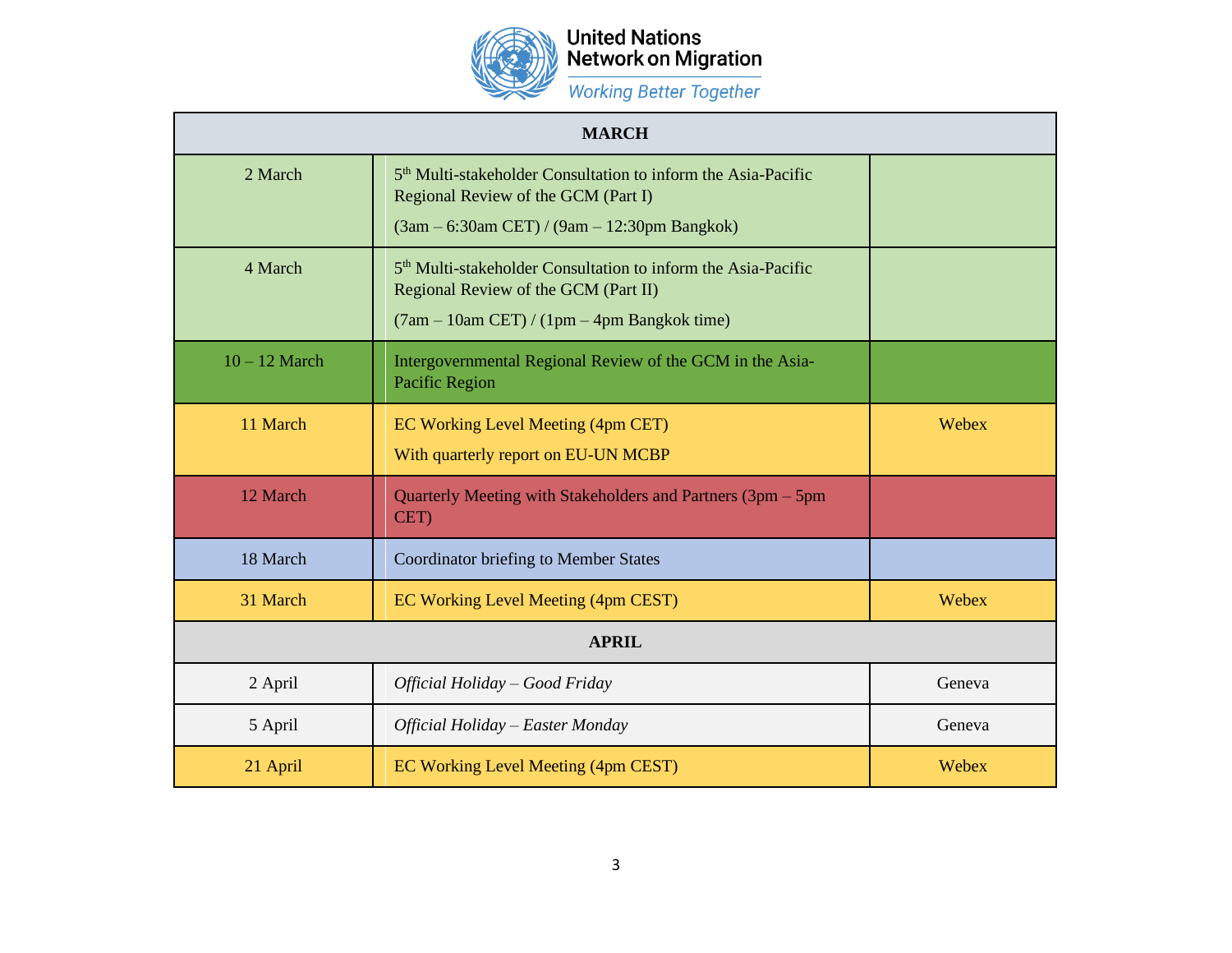

| 26-28 April | Multi-stakeholder Consultation on the GCM Regional Review in<br>the Latin American and the Caribbean Region |          |
|-------------|-------------------------------------------------------------------------------------------------------------|----------|
| 26-28 April | Intergovernmental Regional Review of the GCM in the Latin<br>American and the Caribbean Region              |          |
|             | <b>MAY</b>                                                                                                  |          |
| 5 May       | EC Principal Level Meeting $2021/1$ (3pm $-4$ pm CEST)                                                      | Webex    |
| 12 May      | EC Working Level Meeting (4pm CEST)                                                                         | Webex    |
| 13 May      | Official Holiday - Eid Al-Fitr/Ascension Day                                                                | Geneva   |
| 24 May      | Official Holiday - Whit Monday                                                                              | Geneva   |
| 26 May      | Consultation with Champion countries (with Network Coordinator)                                             | Webex    |
| 26 May      | Quarterly Meeting with Stakeholders and Partners (with Network<br>Coordinator) $(3pm - 5pm CET)$            | Zoom     |
| 31 May      | Official Holiday - Memorial Day                                                                             | New York |
| <b>JUNE</b> |                                                                                                             |          |
| 2 June      | EC Working Level Meeting (4pm CEST)                                                                         | Webex    |
| 9 June      | Quarterly Meeting with Network Members (3pm - 4:30pm CEST)                                                  | Webex    |
| 10 June     | Call with country-level networks in Europe $(10:30am - 12pm$<br>CEST)                                       | Webex    |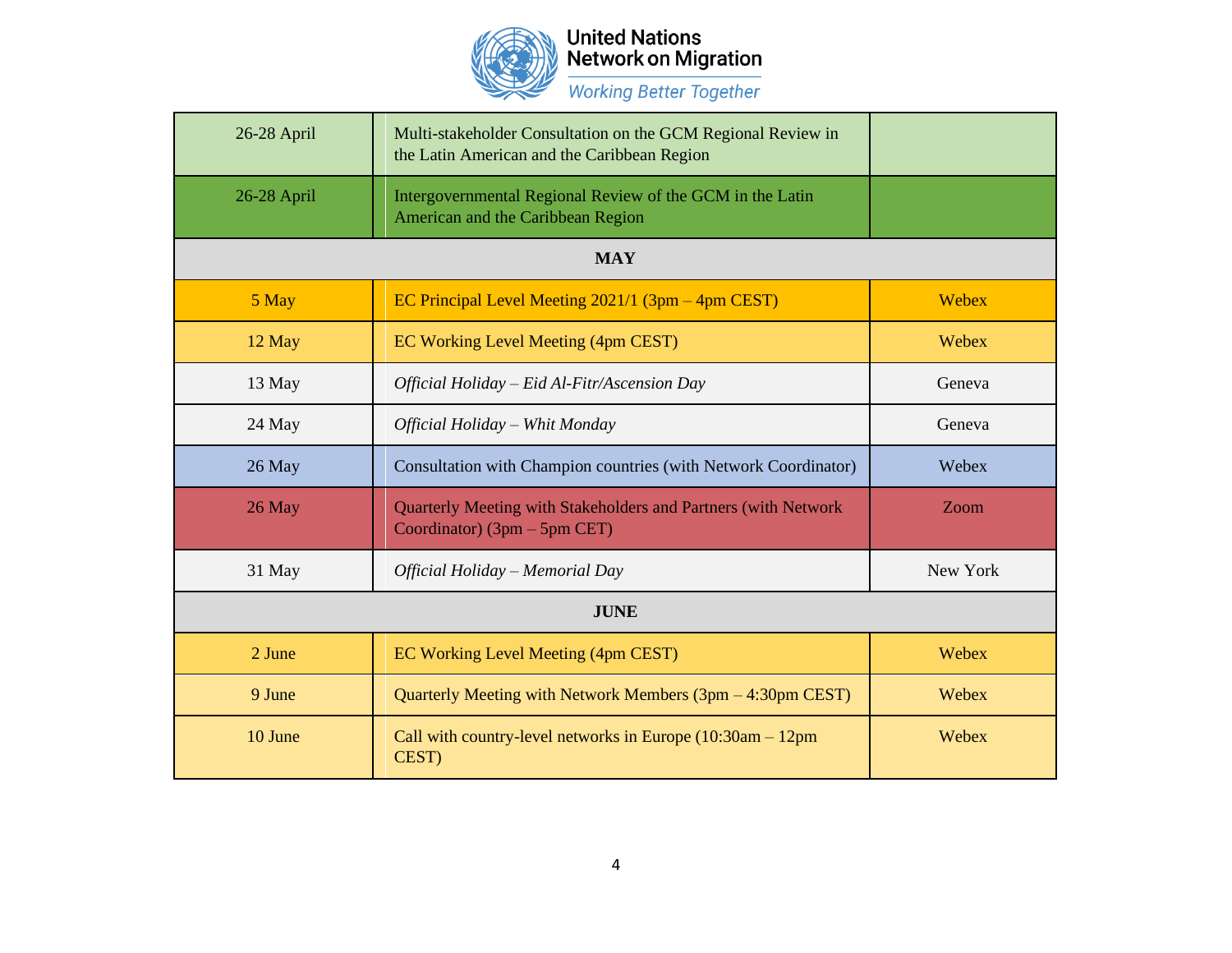

| 10 June | Call with country-level networks in Latin America and the<br>Caribbean $(4pm - 5:30pm$ CEST)                                                                                                                                                                             | Webex       |
|---------|--------------------------------------------------------------------------------------------------------------------------------------------------------------------------------------------------------------------------------------------------------------------------|-------------|
| 15 June | Migration MPTF Steering Committee Meeting (3pm – 5pm CEST)                                                                                                                                                                                                               | Zoom        |
| 16 June | EC Working Level Meeting (3pm CEST) on the IMRF                                                                                                                                                                                                                          | Zoom        |
| 22 June | Stakeholder consultation on SG's report towards IMRF 2022 (9am<br>$-10:30$ am CEST)                                                                                                                                                                                      | Zoom        |
| 23 June | EC Working Level Meeting (4pm CEST)                                                                                                                                                                                                                                      | Zoom        |
| 23 June | Stakeholder consultation on SG's report towards IMRF 2022 (4pm<br>$-5:30$ pm CEST)                                                                                                                                                                                       | Zoom        |
| 24 June | Coordinator briefing to Member States (3pm - 5pm CEST)                                                                                                                                                                                                                   | <b>KUDO</b> |
| 28 June | Multi-stakeholder Consultation on the GCM Regional Review in<br>the African Region - Thematic Area 4: Improving value-driven and<br>evidence-based policymaking and public debate, and enhancing<br>cooperation on migration (addressing objectives 1, 3, 7, 17, and 23) |             |
| 29 June | Global Peer Learning Exchange on Alternatives to Detention                                                                                                                                                                                                               | <b>KUDO</b> |
| 29 June | Multi-stakeholder Consultation on the GCM Regional Review in<br>the African Region - Thematic Area 1: Ensuring that migration is<br>voluntary, orderly, and regular (addressing objectives 2, 5, 6, 12,<br>and $18)$                                                     |             |
| 30 June | Multi-stakeholder Consultation on the GCM Regional Review in<br>the African Region-Thematic Area 2: Protecting migrants through<br>rights-based border governance measures (addressing objectives 4,<br>8, 9, 10, 11, 13, and 21)                                        |             |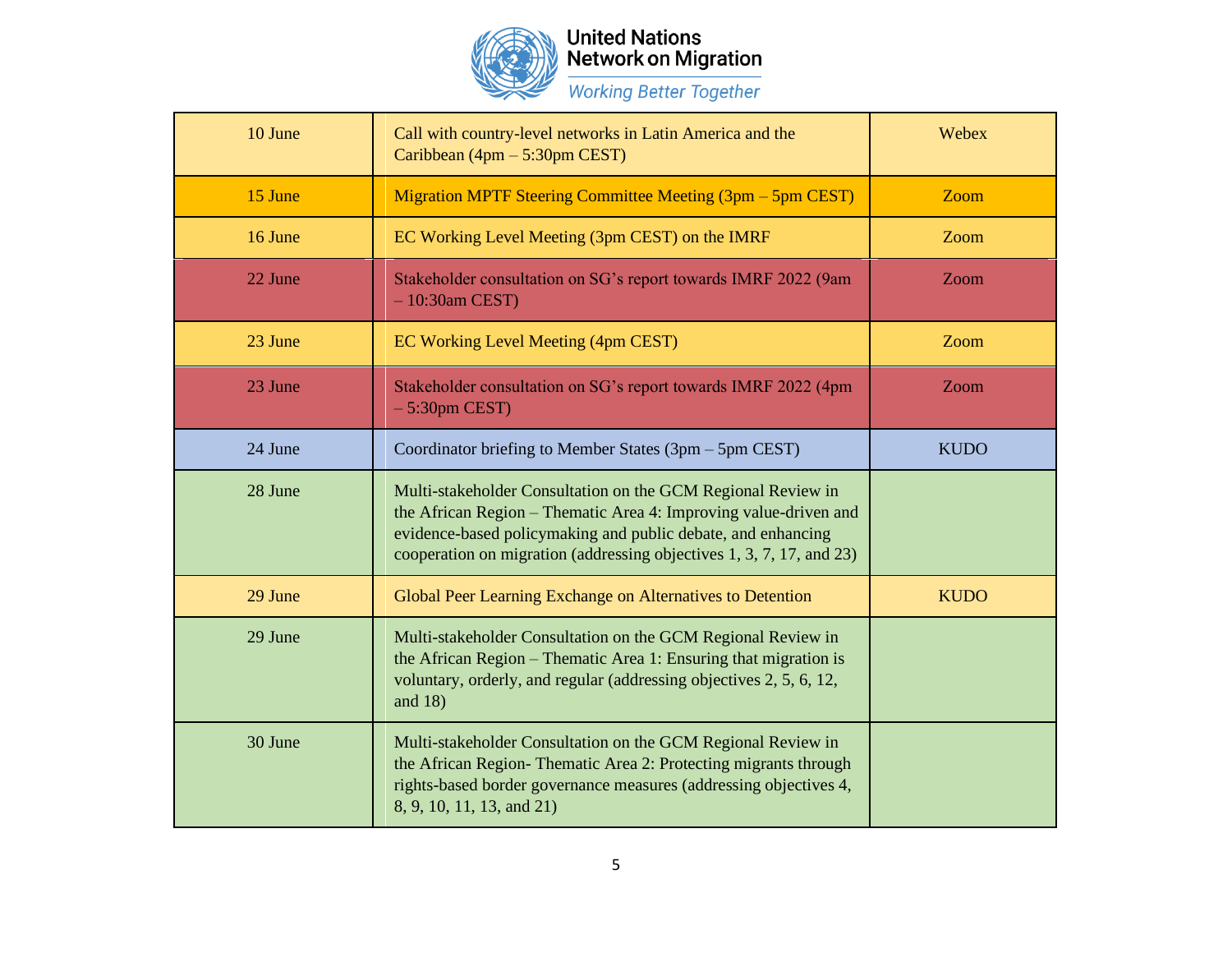

| 1 July        | Multi-stakeholder Consultation on the GCM Regional Review in<br>the African Region – Thematic Area 3: Supporting integration of<br>migrants and their contribution to development (addressing<br>objectives 14, 15, 16, 19, 20 and 22) |               |
|---------------|----------------------------------------------------------------------------------------------------------------------------------------------------------------------------------------------------------------------------------------|---------------|
|               | <b>JULY</b>                                                                                                                                                                                                                            |               |
| 5 July        | Official Holiday – Independence Day                                                                                                                                                                                                    | New York      |
| 12 July       | VNR Lab on Migration – HLPF side event $(7 \text{pm} - 8.30 \text{pm} \text{ CEST})$                                                                                                                                                   | New York/KUDO |
| 15 July       | Launch Event: Guidance Note on Regular Pathways for Admission<br>and Stay for Migrants in Situations of Vulnerability                                                                                                                  | Zoom          |
| 20 July       | Official Holiday - Eid Al-Adha                                                                                                                                                                                                         | Geneva        |
| 21 July       | High-Level Launch "Policies and Practice Guide to Gender-<br>Responsive Implementation of the GCM                                                                                                                                      | Zoom          |
| 27 July       | Listening Sessions: Lessons Learned on Supporting Returnees'<br>Reintegration in Rural Areas (9am - 10am CEST & 4pm - 5pm<br>CEST)                                                                                                     | Zoom          |
| <b>AUGUST</b> |                                                                                                                                                                                                                                        |               |
| 2 August      | Official Holiday – Swiss National Day (Observed)                                                                                                                                                                                       | Geneva        |
| 25 August     | EC Working Level Meeting (4pm CEST)                                                                                                                                                                                                    | <b>Teams</b>  |
| 26 August     | Side Events of the GCM Regional Review in the African region                                                                                                                                                                           | Virtual       |
| 27 August     | Multi-stakeholder Consultation on the GCM Regional Review in<br>the African region                                                                                                                                                     | Virtual       |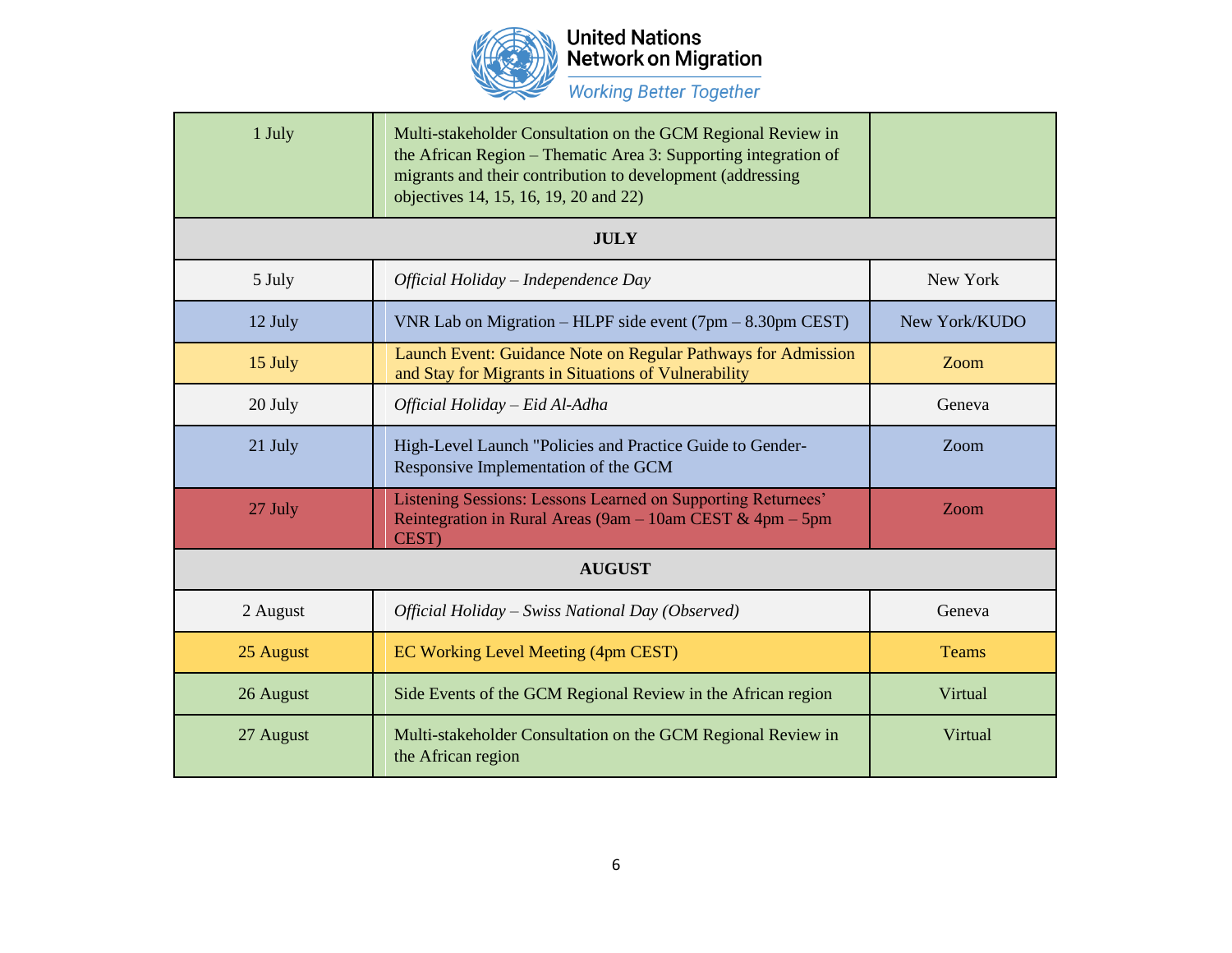

| 31 August $-1$ September | Intergovernmental Regional Review of the GCM in the African<br>Region                                                       | <b>Virtual</b> |
|--------------------------|-----------------------------------------------------------------------------------------------------------------------------|----------------|
|                          | <b>SEPTEMBER</b>                                                                                                            |                |
| 6 September              | Official Holiday - Labour Day                                                                                               | New York       |
| 9 September              | Official Holiday – Jeûne Genevois                                                                                           | Geneva         |
| 22 September             | Quarterly Meeting with Stakeholders and Partners (3pm – 4:30pm)<br>CEST)                                                    | Zoom           |
| 28 September             | Open consultation with Stakeholders and Partners on thematic<br>priority 4 on climate change and migration (3pm – 5pm CEST) | Zoom           |
| 29 September             | EC Working Level Meeting (4pm CEST)                                                                                         | <b>Teams</b>   |
| <b>OCTOBER</b>           |                                                                                                                             |                |
| 7 October                | Quarterly Meeting with Network Members $(3:30 \text{pm} - 5:30 \text{pm})$<br>CEST)                                         | Zoom           |
| 13 October               | EC Working Level Meeting (4pm CEST)                                                                                         | <b>Teams</b>   |
| 19 October               | Coordinator briefing to Member States (3pm – 5pm CEST)                                                                      | Zoom           |
| 27 October               | EC Working Level Meeting (4:30pm CEST)                                                                                      | <b>Teams</b>   |
| <b>NOVEMBER</b>          |                                                                                                                             |                |
| 3 November (TBC)         | <b>Consultation with Champion countries</b>                                                                                 | Zoom           |